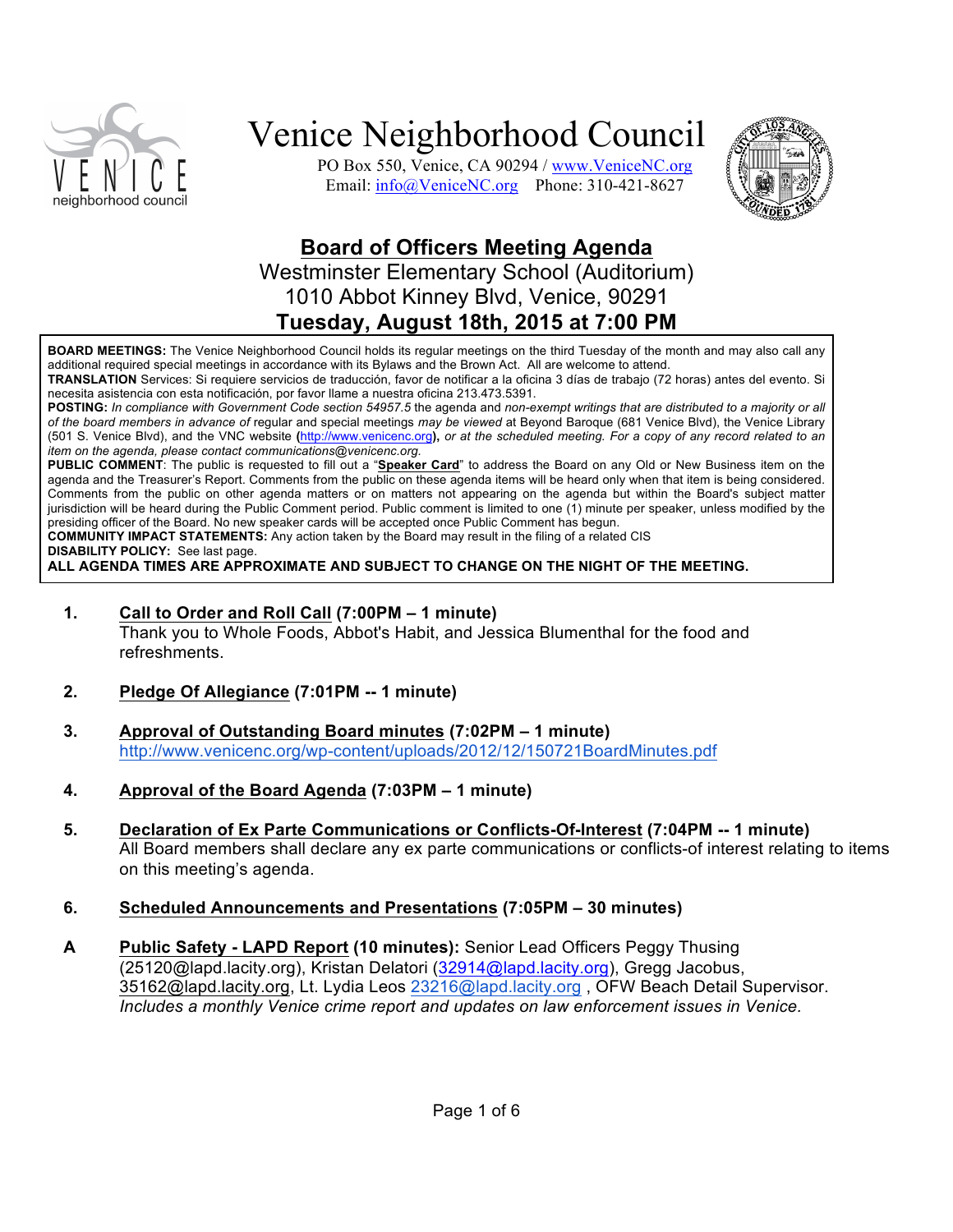

PO Box 550, Venice, CA 90294 / www.VeniceNC.org Email: info@VeniceNC.org Phone: 310-421-8627



- **B Government Reports (15 minutes)** (Representatives have standing place on the agenda, but are not always available to attend)
	- City Councilmember Mike Bonin, Field Deputy, Jesus "Chuy" D. Orozco, 310-568-8772 (jesus.d.orozco@lacity.org)
	- Congressman Ted Lieu, Representative Janet Turner, 310-496-9896 janet.turner@mail.house.gov
	- State Senator Ben Allen, Representative Fernando Morales, 310-318-6994 (fernando.morales@sen.ca.gov)
	- State Assemblyperson Autumn Burke, Rep Odysseus Bostick, 310-412-6400 (odysseus.bostick@asm.ca.gov)
	- LA County Supervisor Sheila Kuehl Westside Field Deputy Rachel Zaiden, 213-974-3333 (rzaiden@bos.lacounty.gov)
	- Mayor Eric Garcetti, Westside Deputy, Daniel Tamm, 213-978-0836 (Daniel.Tamm@Lacity.org)
	- Ejiah Cooper Oakwood Rec Park Director, 310-452-7479 (ejiah.cooper@lacity.org)

### **C VNC Announcements (5 Minutes)**

- President Mike Newhouse (President@VeniceNC.org)
- Vice President Marc Saltzberg (VicePresident@VeniceNC.org)
- Westside Regional Alliance of Councils- Mike Newhouse, WRAC President, Marc Saltzberg, VNC Representatives. (Chair@westsidecouncils.org),
- Los Angeles Neighborhood Council Coalition (LANCC) Ivan Spiegel (Parliamentarian@VeniceNC.org)
- VNC Representative to DWP: Dede Audet
- Venice Chamber Of Commerce: Catherine Chevalier, President (Catherine@notmaurice.com)

### **D Presentation/Q&A by the L.A. Affordable Housing Commission**, **(10 minutes)**

### **7. General Consent Calendar (7:35PM -- 1 minute)**

*[All agenda items on the Consent Calendar will pass when the Consent Calendar is approved. No discussion or Public Comment is allowed on any item. Items may be removed by any board member or stakeholder. Removed items will go to the end of the agenda and be treated as regular agenda items with discussion and public comment.]*

### **8. Land Use and Planning Committee (LUPC) Consent Calendar (1 minute)**

*[All agenda items on the Land Use and Planning Committee (LUPC) Consent Calendar will pass when the LUPC Consent Calendar is approved. No discussion or Public Comment is allowed on any item. Items may be removed by any Board member or Stakeholder. Removed items will go to the end of agenda item 11. Land Use and Planning Committee and will be treated as regular LUPC agenda items, with discussion and public comment.]*

**9. Announcements & Public Comment on items not on the Agenda (7:36PM -- 10 minutes)** *[No more than 1 minute per person – no Board member announcements permitted]*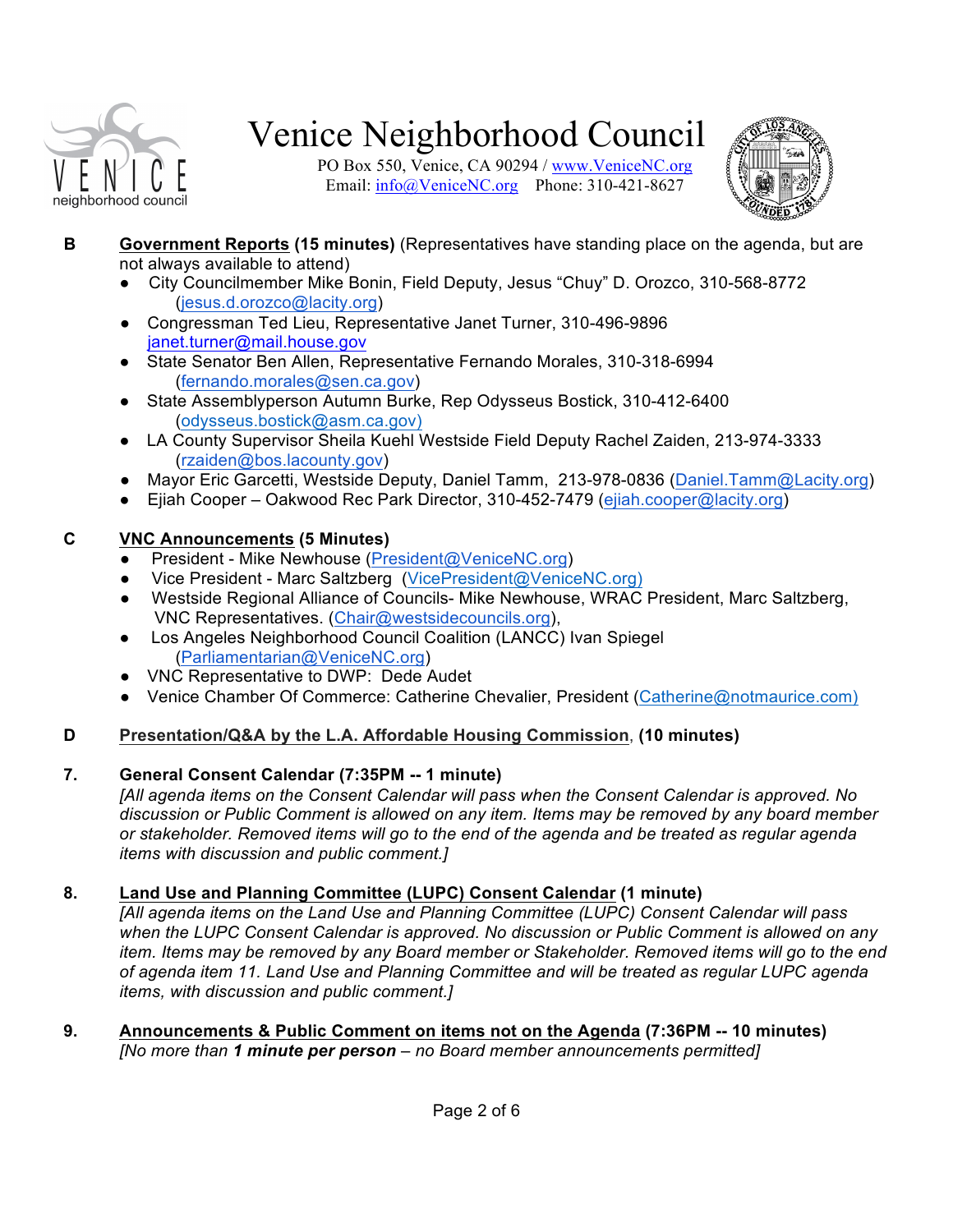

PO Box 550, Venice, CA 90294 / www.VeniceNC.org Email: info@VeniceNC.org Phone: 310-421-8627



- **10. Old Business (7:45PM – 25 minutes)** *[Discussion and possible action]*
- **A Revise paragraph a. of Standing Rule 9 (5 minutes)** (Ira Koslow on behalf of REC) (ira.koslow@venicenc.org)

**MOTION:** The VNC shall amend paragraph a. of Standing Rule 9 to read:

"a. Collectively and individually, the members of the Board of Officers, the Parliamentarian, Ad-hoc committee chairs, and all members of Standing and Ad hoc committees of the Venice Neighborhood Council agree to abide by the following Code of Civility to ensure that our Venice Neighborhood Council's business is conducted in a respectful and courteous manner, and in a way that will generate respect and credibility for the Venice Neighborhood Council." RECOMMENDED BY REC 2-0

**B "No support" for Council file** *13-1493: Street Vending***, (10 minutes)** (George Francisco & Melissa Diner) (george.francisco@venicenc.org, melissa.diner@venicenc.org)

**MOTION:** The Venice Neighborhood Council (VNC) shall submit the following Community Impact Statement:

The Venice Neighborhood Council does not support CF 13-1493: STREET VENDING for the following adverse impacts it will have upon the Venice community:

- 1. The City of Los Angeles is not adequately policing these activities currently.
- 2. There is a public safety hazard with Street Vendors blocking sidewalks and parkways.
- 3. There are documented public safety problems with current Street Vendor food preparation and storage throughout Los Angeles.
- 4. There are inadequate public toilet facilities in Venice to satisfy customers of Street Vendors selling food .
- 5. Venice Brick and Mortar businesses have to pay for services for their customers; Street Vendors pay nothing.
- 6. Sales Taxes are not necessarily collected from Street Vendors.

The Venice Neighborhood Council requests that all neighborhoods be allowed to opt in to any proposed street vending ordinance as in the precedent set by the murals ordinance and that any proposed street vending ordinances be developed in reference to and in conjunction with the continued enforcement of LAMC 42.15: NO VENDING.

#### **C CIS Supporting City Council Motion 15-0002-S90: Opposition to State Assembly Bill 744 Limiting Local Govt. Auth. Over Parking for SB 1818 Density Bonus Projects** (Marc Saltzberg, on behalf of WRAC) (vicepresident@venicenc.org) **(5 minutes) [EXHIBIT]**

Page 3 of 6 **MOTION:** The Venice Neighborhood Council shall submit a Community Impact Statement supporting City of Los Angeles Council File Motion 15-0002-S90 opposing AB 744, which, if passed by the State of California, would interfere with the City's ability to impose conditions on developers to adequately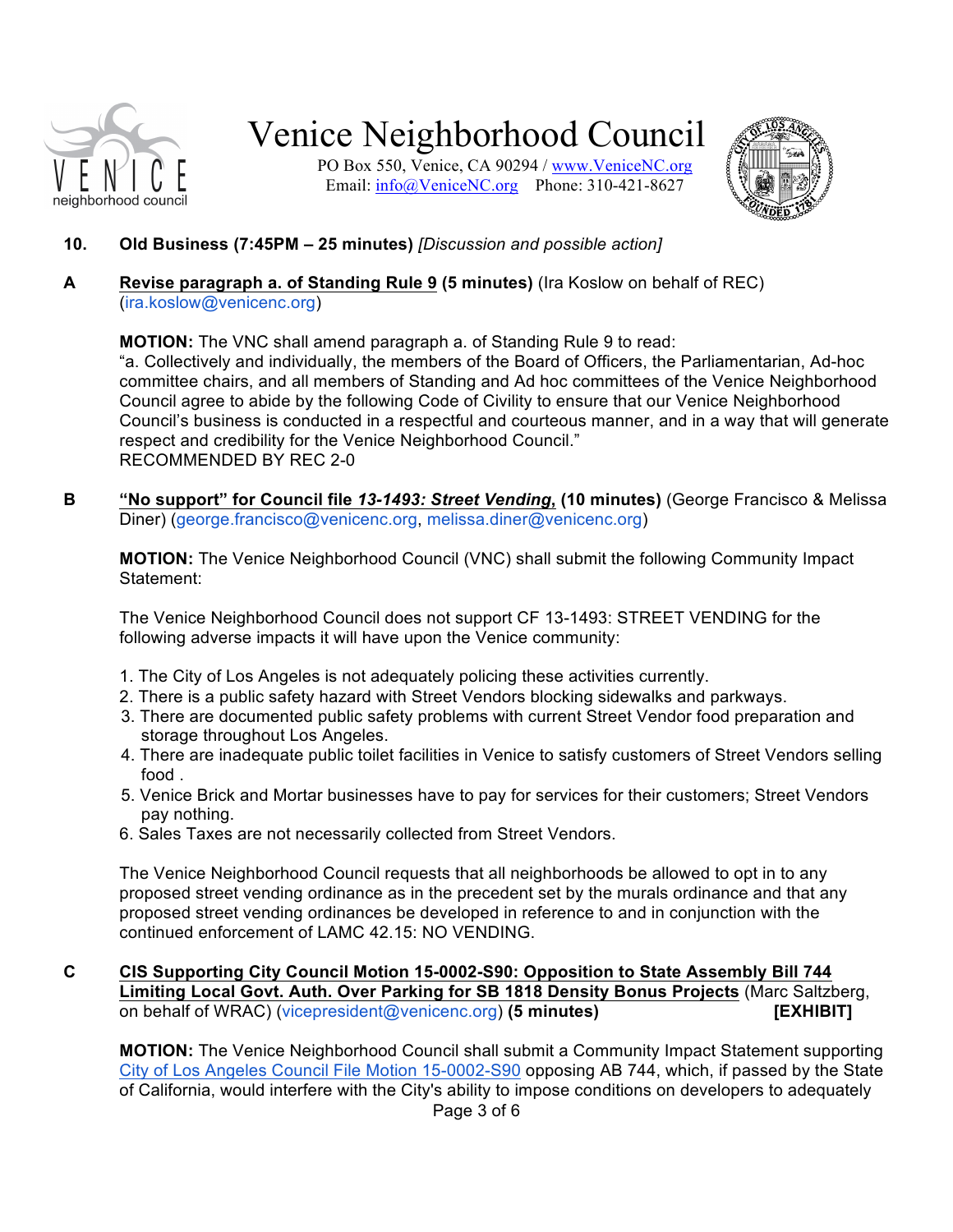

PO Box 550, Venice, CA 90294 / www.VeniceNC.org Email: info@VeniceNC.org Phone: 310-421-8627



provide parking amenities for residents.

AB 744 would prohibit any city, county or city and county in California from requiring a vehicular parking ratio for a housing development receiving SB1818 density bonuses, when such a development is within one-half mile of a transit stop, is a senior housing development, or is a special needs housing development. Additionally, AB 744 does not require a parking study to assure that residents of such a development have adequate parking to satisfy their transportation requirements.

#### **D Noise and Sound Ordinance Enforcement** (Melissa Diner on behalf of OFW) **(5 minutes)** (melissa.diner@venicenc.org)

**MOTION:** The Venice Neighborhood Council shall send a letter to Councilman Mike Bonin's office and the LAPD strongly urging them enforce all city noise and sound ordinances on Ocean Front Walk. RECOMMENDED BY OFW 7-0-1

**11. LUPC (8:10PM -- 35 minutes)** Robin Rudisill on behalf of LUPC, (Chair-lupc@VeniceNC.org) *[Discussion and possible action]*

#### **A Legalize Safe and Habitable Bootleg Units (25 minutes)**

**MOTION:** Whereas the City of Los Angeles has estimated that there are between 40,000 and 60,000 bootleg units in Los Angeles; and

Whereas the City of Los Angeles' Systematic Code Enforcement Program (SCEP) requires inspection of every rental unit once every three years, and inspectors regularly uncover violations and order owners to remove bootleg units of every type; and

Whereas typically, though not exclusively, these units are occupied by low-income tenants; and

Whereas all of these units violate VCZSP requirements, zoning codes and parking requirements; and

Whereas in the midst of our current housing crisis, 44,000 people are without any housing and hundreds of thousands more are doubling and tripling up to maintain a roof over their heads;

Therefore Be It Resolved that the Venice Neighborhood Council recommends that safe and habitable bootleg units should be legalized on granting exceptions to the VCZSP, zoning codes and parking requirements, on condition that they are rented to low income tenants at low or very low affordable levels, and that such conditions be recorded on title to the properties and monitored by the City or a designated agent. The process should begin with an amnesty to encourage property owners to apply to legalize their bootleg units, with subsequent imposition of fines for noncompliance.

RECOMMENDED BY LUPC on June 2, 2015 3-2-2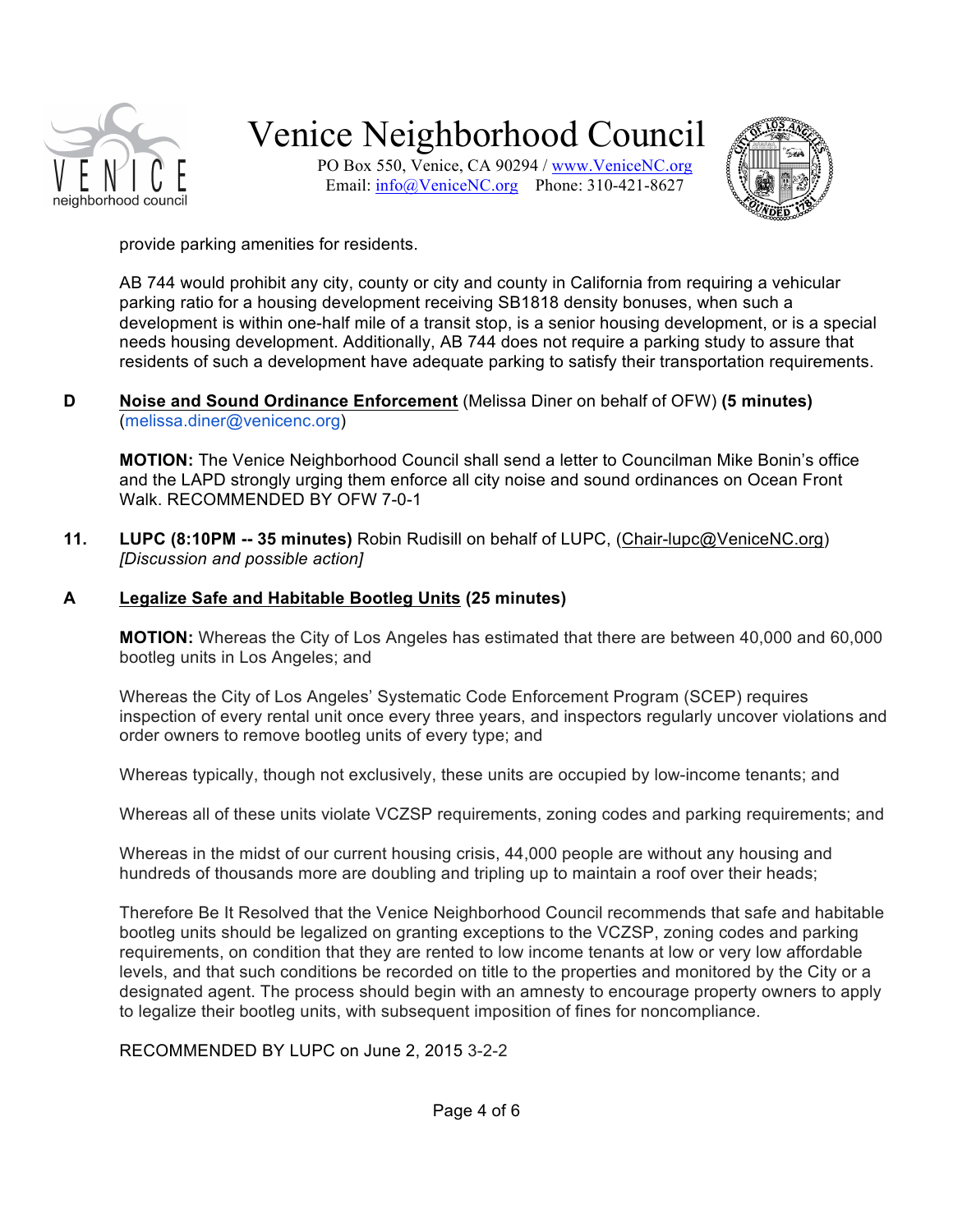![](_page_4_Picture_0.jpeg)

PO Box 550, Venice, CA 90294 / www.VeniceNC.org Email: info@VeniceNC.org Phone: 310-421-8627

![](_page_4_Picture_3.jpeg)

**B 648 Milwood Ave, Milwood Subarea,** R2-1 zone, Land Use Plan designation: Multiple Family Residential: Low Medium I **(10 minutes)** ZA-2014-3103-CDP and ENV-2014-3104-CE

*http://www.venicenc.org/648-milwood-ave/* CITY HEARING TOOK PLACE ON JULY 23, 2015 Project Description: demo of existing SFD & construction of new 2-story, 25' tall, 3,546 sq ft SFD with an attached 524 sq ft garage, on 5,402 sq ft lot Applicant: Johannes & Harriet Girardoni LUPC Staff: Todd Darling **MOTION:** The VNC Board recommends that the project be approved as presented. RECOMMENDED BY LUPC on 7/28/15 6-0-0

- **12. New Business (8:45PM -- 25 minutes)** *[Discussion and possible action]*
- **A VNC Arts Committee Fair** Eduardo Manilla (eduardo.manilla@venicenc.org) **(10 minutes) MOTION:** Whereas Venice, California is the creative soul of Los Angeles and the Mission Statement of the VNC is to improve the quality of life in Venice by building community and to secure support from the City of Los Angeles for the resources needed to achieve our goals Therefore Be It Resolved that the Venice Neighborhood Council supports the realization of the first annual VNC Arts Committee Fair at Windward Plaza on the date of September 19th 2015 from 11am to 7pm. The VNC Arts Committee Fair will give the opportunity to local artists to showcase their work at this free community event in the heart of Venice. Furthermore, the VNC shall request that the Department of Recreation and Parks waive the fees for the creation of this free community event.

RECOMMENDED BY The Arts Committee on July 8th 2015 5-0-0

**B Funding for VNC Arts Committee Fair** (**5 minutes)** (Hugh Harrison on behalf of Budget Committee) **MOTION:** The Venice Neighborhood Council approves a General Community Improvement Project for a Venice Art Fair and allocates up to \$2000 for this project. RECOMMENDED BY THE BUDGET & FINANCE COMMITTEE on August 4, 2015 3-0-0.

**C Support for Cup of Water Law** Jared ben Noah **(10 minutes) MOTION:** Whereas clean water is the most important factor in public health; and Whereas public health is a significant economic concern; and Whereas restaurants, cafes, and bars are beneficiaries of city, county, and metropolitan infrastructure and whereas such government bodies have authority to regulate and set rates; and Whereas clean water is a fundamental human right under the U.N. declaration; and

We the people of Los Angeles require that any bar, restaurant, or cafes open to the general public provide at least one cup of water on request to any member of the public, customer or not, on request.

If the person doesn't meet the "dress code" requirements or other discrimination on basis of